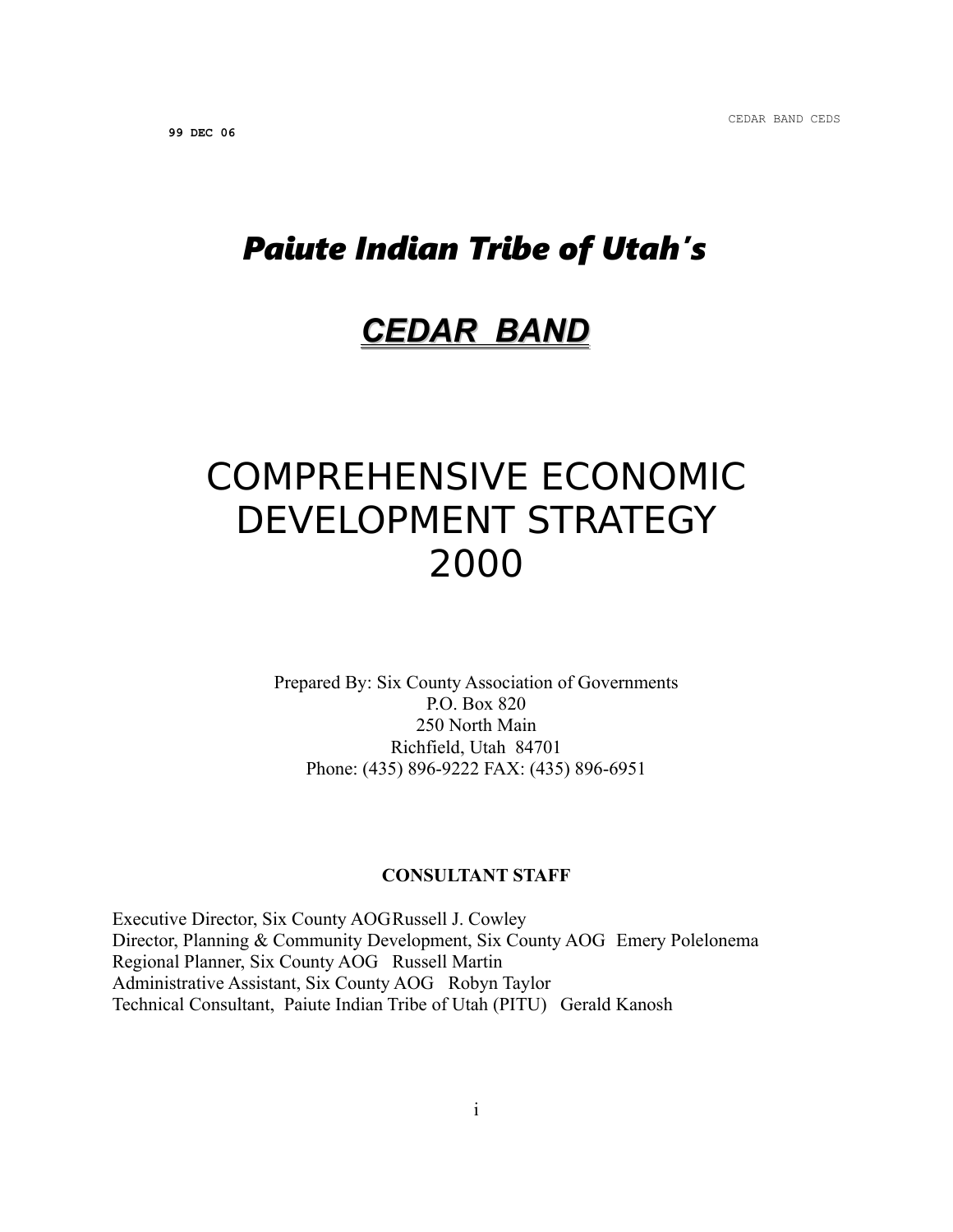### **PREFACE**

In the late  $19<sup>th</sup>$  century, the Native American Paiute Tribe of Southern Utah coalesced into five individual groups that became known as the Cedar**,** Koosharem, Shivwits, Indian Peaks, and Kanosh bands. They were established as reservations between 1903 and 1929. In 1954 the Paiute Tribe was terminated from federal recognition. Between 1954 and 1980 the Tribe was ineligible for any federal assistance. During this 26 year period the Cedar Band suffered from the lack of health care resources and inadequate income to meet their needs. As a whole, nearly one half of the Paitue Tribe of Utah (PITU) membership died due to ill health, poor housing conditions, and nutritional deficiencies. Due to termination their pride and culture diminished dramatically.

In 1975 the (PITU) began their effort to regain federal recognition. On April 3, 1980 by an act of congress, (via "the Paiute Restoration Act, P.L. 96-227") the federal trust relationship was established to the Cedar Band and PITU.

The Cedar Band through PITU accesses interest from a \$2.5 million irrevocable trust fund to assist in economic development and Band government. The majority of Band members now have access to adequate housing and health care, although chronic health problems, low educational attainment, underemployment, and alcoholism persists. There is also a paranoia among PITU members concerning government intervention, intrusion, and taking of reservation lands.

As a means to overcome these economic development obstacles and to provide direction, instill cooperation among members, and develop reservation lands into their full economic potential, the Cedar Band has developed this Comprehensive Economic Development Strategy (CEDS). Be advised, however, that this document does NOT constitute an all inclusive economic development plan but merely the beginning of an on-going process to bring economic prosperity and enhanced standard of living to members of the Cedar Band.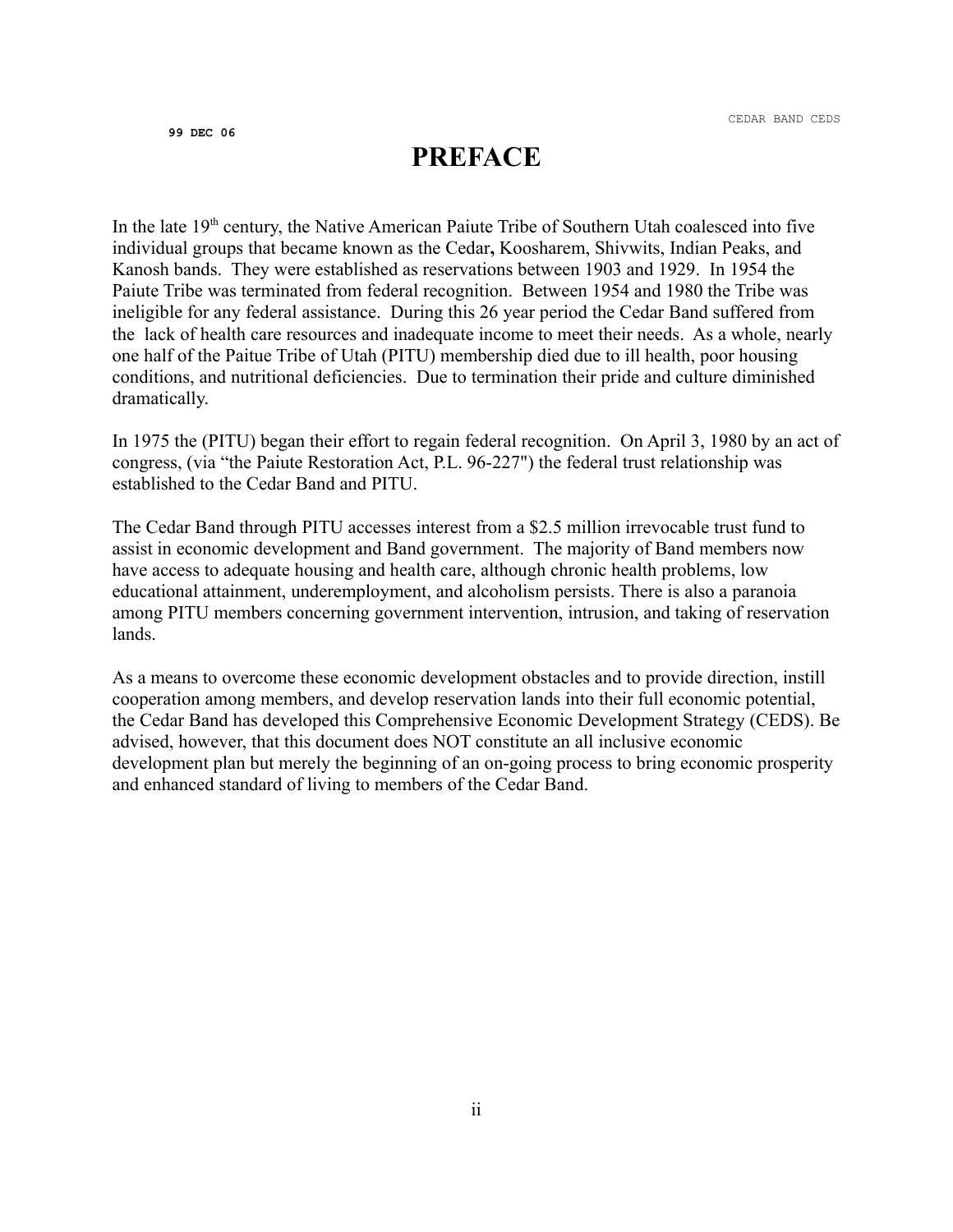### **TABLE OF CONTENTS**

#### **Summary** v

#### **Section I. ORGANIZATION & MANAGEMENT**

Cedar Band Council 1 Paiute Tribal Council 1 Paiute Economic Development Committee (PEDCO) 1 Economic Development Staff & Program Coordinators 1 Consultants 2 CBCEDS Steering Committee Function 2 Management Process 2

#### **Section II. THE AREA & ITS ECONOMY**

Introduction 3 Location 3 Land Use 4 Employment 7 Income Levels8-11 Land Utilization 11 Political Environment 11 Conclusion 11

#### **Section III. MISSION, GOALS, OBJECTIVES & STRATEGIES**

S.W.O.T. Analysis 12 Mission Statement 13 Cedar Band Goals, Objectives, & Strategies 13-14

#### **Section IV. IMPLEMENTATION PLAN**

Implementation Spreadsheet 16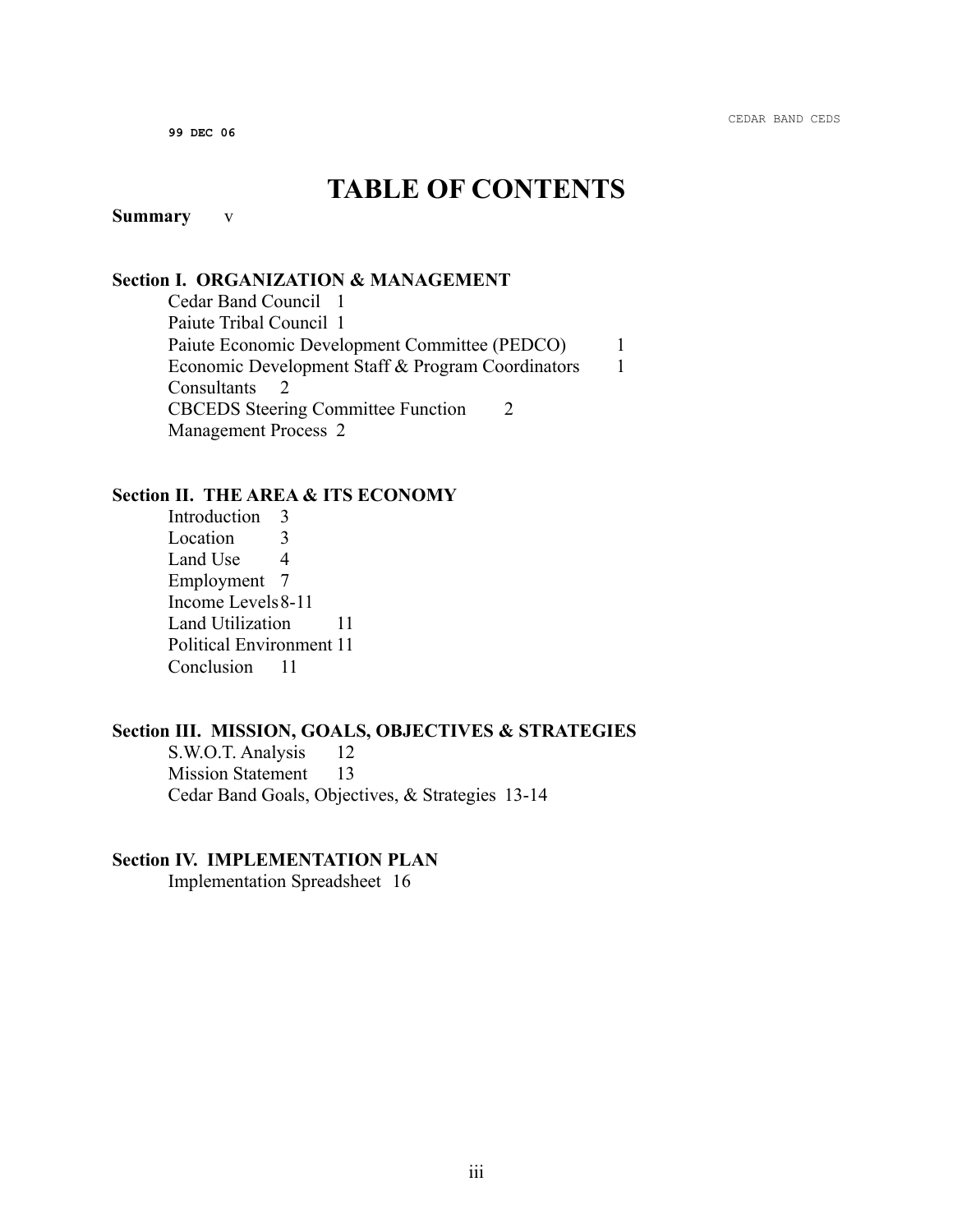CEDAR BAND CEDS

**99 DEC 06**

#### **FIGURES**

**Figure 1:** Paiute Indian Tribe of Utah Tribal Lands 3 **Figure 2:** Cedar Band Reservation Land 4 **Figure 3:** Band Membership Graph 5 **Figure 4:** Cedar Band Habitat Chart 6 **Figure 5:** Per Capita Trends 8 **Figure 6:** Median Family Income 9 **Figure 7:** Families Below Poverty 10

#### **TABLES**

| Table 1: PITU Reservation Land Comparison  | 4  |
|--------------------------------------------|----|
| Table 2: Cedar Band Membership Breakdown   |    |
| Table 3: PITU Membership Comparison<br>6   |    |
| <b>Table 4: PITU Habitat Comparison</b> 7  |    |
| <b>Table 5: PITU Unemployment</b>          |    |
| <b>Table 6: Per Capita Income</b> 8        |    |
| <b>Table 7:</b> Average Family Income      |    |
| Table 8: County Median Family Income       | 10 |
| <b>Table 9:</b> Families Below Poverty (%) |    |
|                                            |    |

**Appendix A:** SWOT Analysis (Strengths, Weaknesses, Opportunities, and Threats) Cedar Band meeting notes.

**Appendix B:** Economic Development Survey Report, July 1999, Cedar Band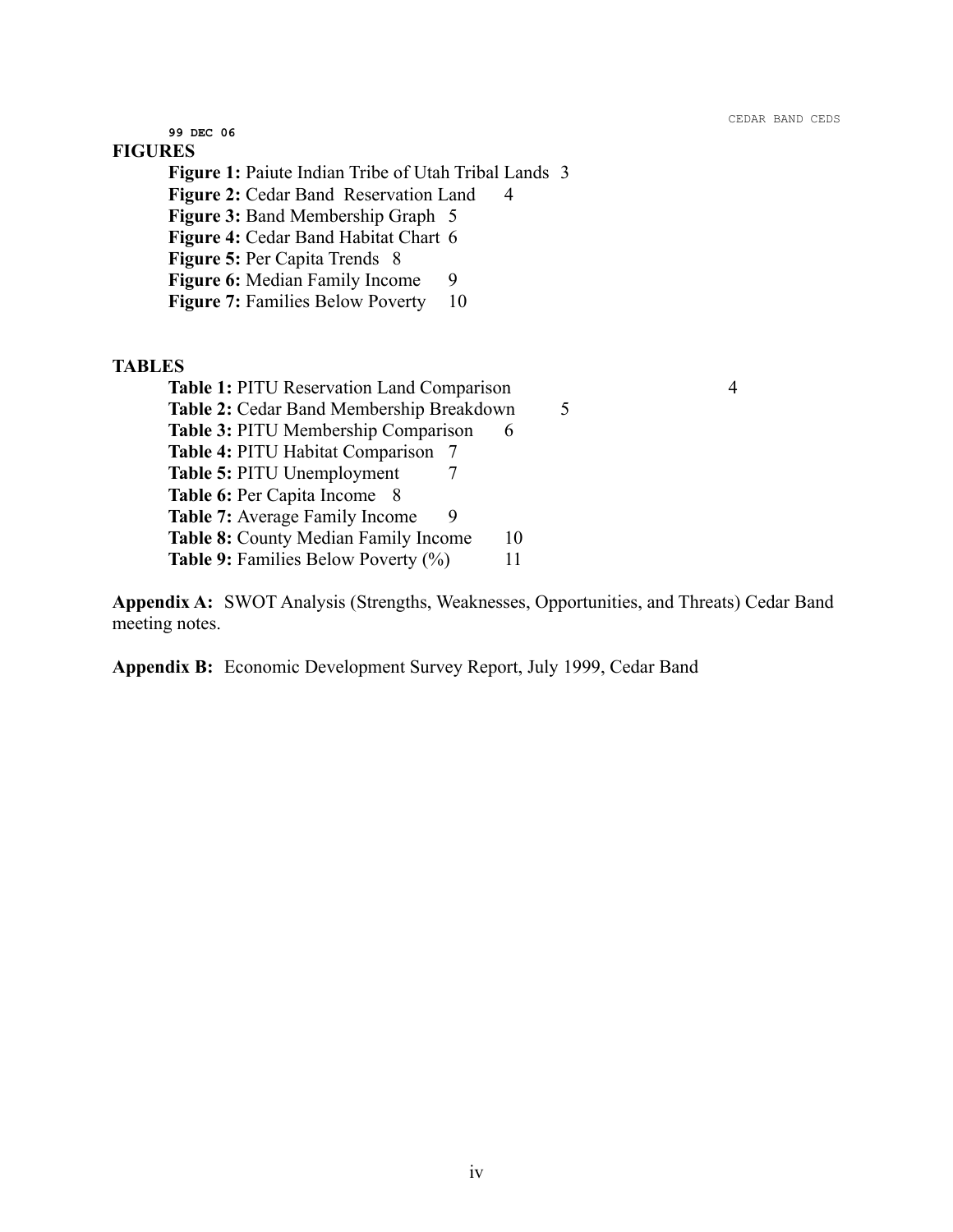#### **SUMMARY**

The Cedar Band Comprehensive Economic Development Strategy (CBCEDS) has been developed to assist the Band in their economic development endeavors. This document serves as a beginning effort outlining economic development activities planned for the next five years. The CBCEDS does not necessarily include all the goals and objectives of the Band. It does however provide a format for Band leadership to follow as they improve, edit, and establish additional goals and objectives of the plan. Band leaders are encouraged to utilize the CBCEDS on a regular basis as the planning process is on going.

**SECTION I - ORGANIZATION AND MANAGEMENT -** This section describes the membership of the CBCEDS Steering committee, how it functions, and the staff providing services. It also details the management and administrative process required to implement and carry out the goals and objectives of the plan. This section also provides jurisdictional review of recognized officials responsible for the CBCEDS and passing of appropriate resolutions, progress evaluation, and final program results.

**SECTION II** - **THE AREA AND ITS ECONOMY -** This section summarizes the area's economic situation based on the analysis of relevant data about the reservation and surrounding area. It contains the Band's strengths, weaknesses, opportunities, threats, statistical tables, demographic information, and other data relating to past, present, and future economic trends of the Cedar Band.

**SECTION III - MISSION, GOALS, OBJECTIVES, STRATEGIES -** This section includes the mission statement and identifies beginning goals and objectives which will help the Cedar Band meet their economic development endeavors.

**SECTION IV - IMPLEMENTATION PLAN -**This section provides a worksheet that allows Band leadership to monitor the progress of the CBCEDS. Even though it is developed for yearly evaluation, the worksheet may be utilized at anytime progress is made.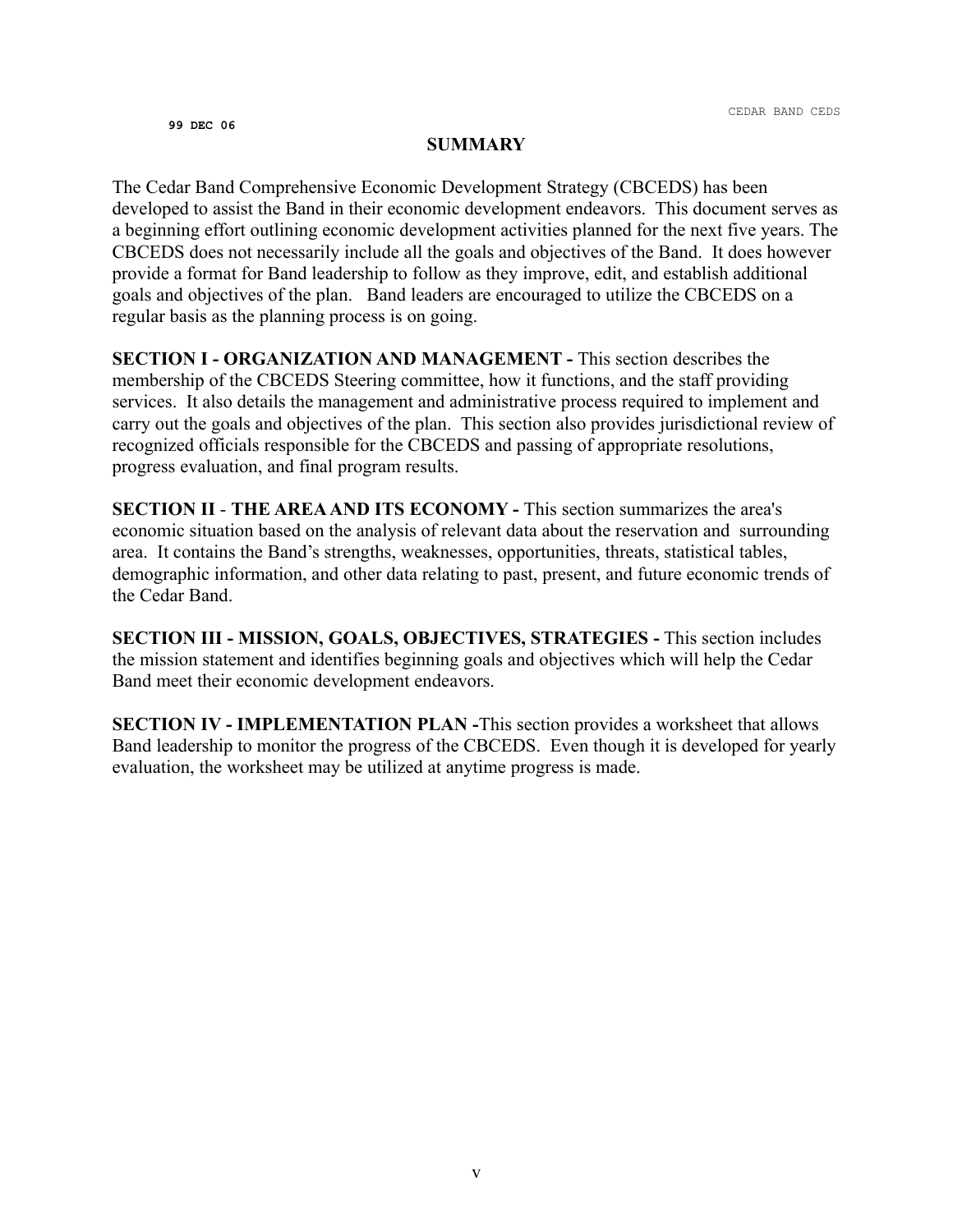### **Section I. ORGANIZATION and MANAGEMENT**

To ensure that the Cedar Band's Comprehensive Economic Development Strategy (CBCEDS) meets the objectives of the Band, a CBCEDS Steering Committee was assembled. The Cedar Band Council, Tribal Council, Paiute Economic Development Council (PEDCO), Economic Development Staff, and Tribal Program Coordinators make up the CBCEDS Steering Committee.

#### CEDAR BAND COUNCIL/ECONOMIC DEVELOPMENT ADVISORY TEAM

Lora Tom Chair Keith Garcia Vice-Chair Jenny Hussey Member Ralph Pete Member Jeremiah Garcia Member Betty Cuch Secretary

#### ECONOMIC DEVELOPMENT STAFF & PROGRAM COORDINATORS

Travis Parashonts Economic Development Director Jeff Zander Economic Development Planner Steve Kandell Land Use Planner

#### **CONSULTANTS**

| Russell Cowley   | Six County AOG | <b>Executive Director</b>              | 896-9222 ext.12 |
|------------------|----------------|----------------------------------------|-----------------|
| Emery Polelonema | Six County AOG | Director, Planning & Comm. Development | 896-9222 ext.25 |
| Russell Martin   | Six County AOG | Regional Planner                       | 896-9222 ext.18 |
| Robyn Taylor     | Six County AOG | Administrative Assistant               | 896-9222 ext.10 |
| Gerald Kanosh    | PITU           | <b>Technical Consultant</b>            | 586-1112        |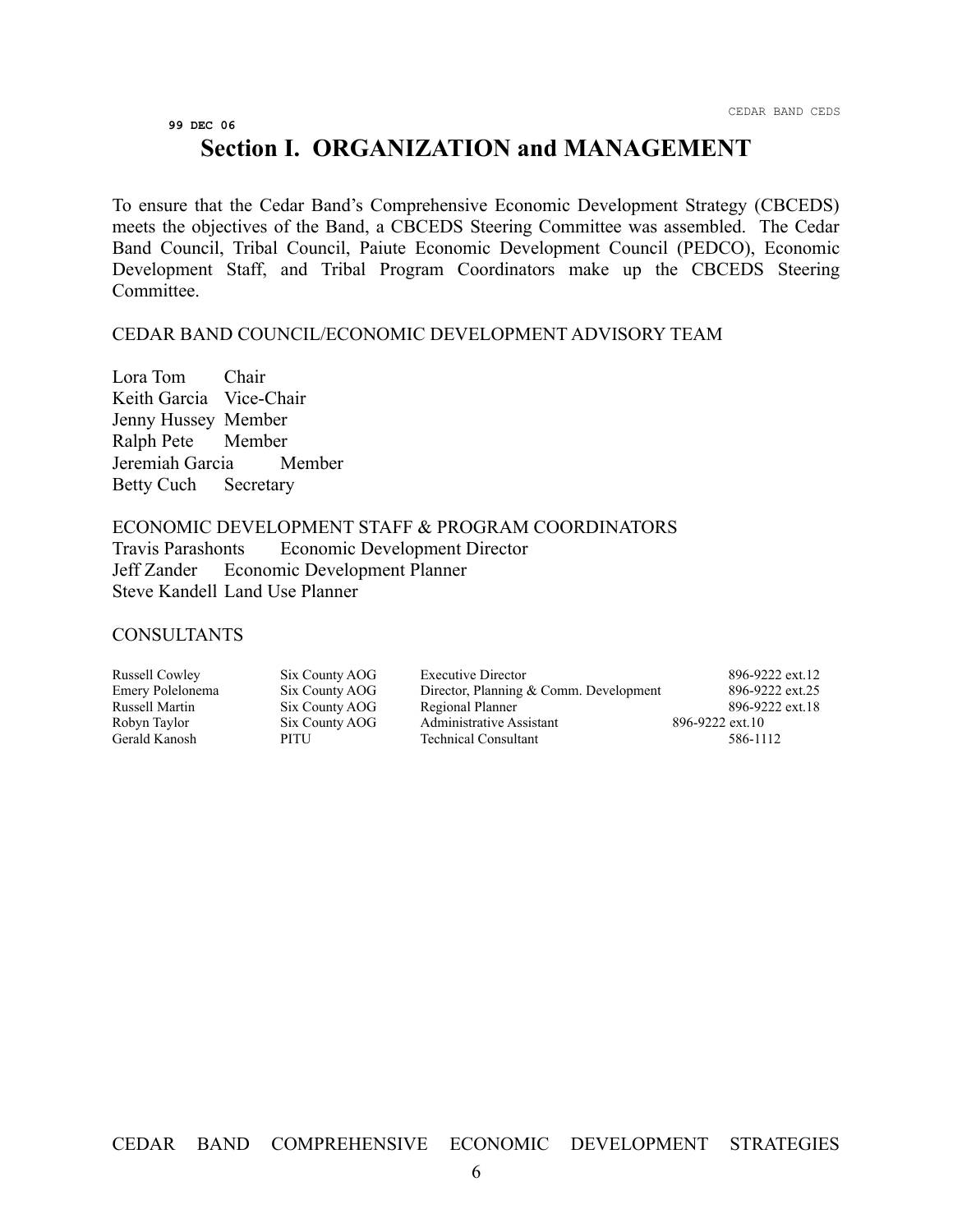#### **99 DEC 06** (CBCEDS) STEERING COMMITTEE FUNCTIONS

The CBCEDS Steering Committee and consultants met on March 23, 1999. Each member attending gave input about their economic concerns as it applied to the Cedar Band. This input was then implemented into the draft CBCEDS.

The draft CBCEDS was sent out to the Chair of the Cedar Band Council on September 30, 1999. The Band was given thirty days to return comments to consultants. On October 30, 1999 Cedar Band leadership attended the PITU's Economic Development Retreat held at Southern Utah State University's Mountain Center, Cedar City, Utah and given opportunity to review and make changes to the CBCEDS. Copies of the final draft were provided to the Cedar Band leadership on December 6, 1999 with adoption procedures left to their discretion.

#### MANAGEMENT PROCESS

The Cedar Band is organized under the provisions of the 1980 Restoration Act, the Indian Reorganization Act of 1934, and the Paiute Indian Tribe of Utah's Tribal Constitution. The Cedar Band Council consists of five (5) members elected through an election process. The Band Council is the official governing body of the Cedar Band.

The Band Council is the administrative organization which accepts the oversight and implementation responsibilities of the CBCEDS. They are also responsible for the adoption and passing of resolutions and/or any other edition to the plan. The Band Council is also responsible for the designation of committees, assignment of staff members and completion of progress reports of the CBCEDS.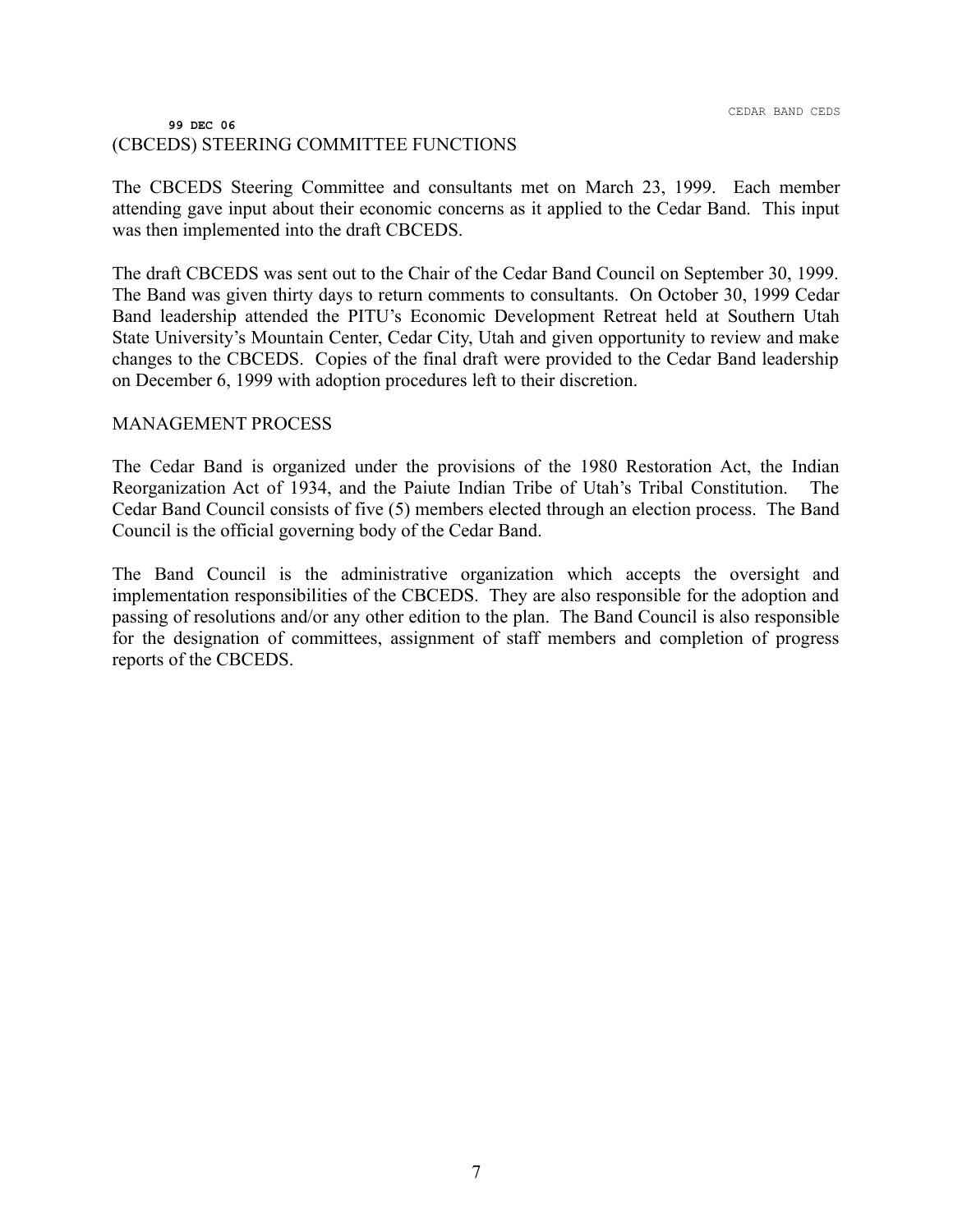### **Section II. THE AREA AND ITS ECONOMY**

#### **INTRODUCTION**

**Location** - The Cedar Band is located in Southeastern Iron County approximately 280 miles South of Salt Lake City on Interstate Highway 15, and adjacent to Cedar City. Travel time from the Cedar Band to the PITU's tribal headquarters in Cedar City is 10 miles round trip. Access to the reservation includes 1.5 miles of I-15, .32 miles of Old US 91 and three unnamed roads. Figure 1, Paiute Indian Tribe of Utah Tribal Lands, shows the location of tribal lands in relation to Southern and Central Utah.

#### **Figure 1**: **Paiute Indian Tribe of Utah Tribal Lands**

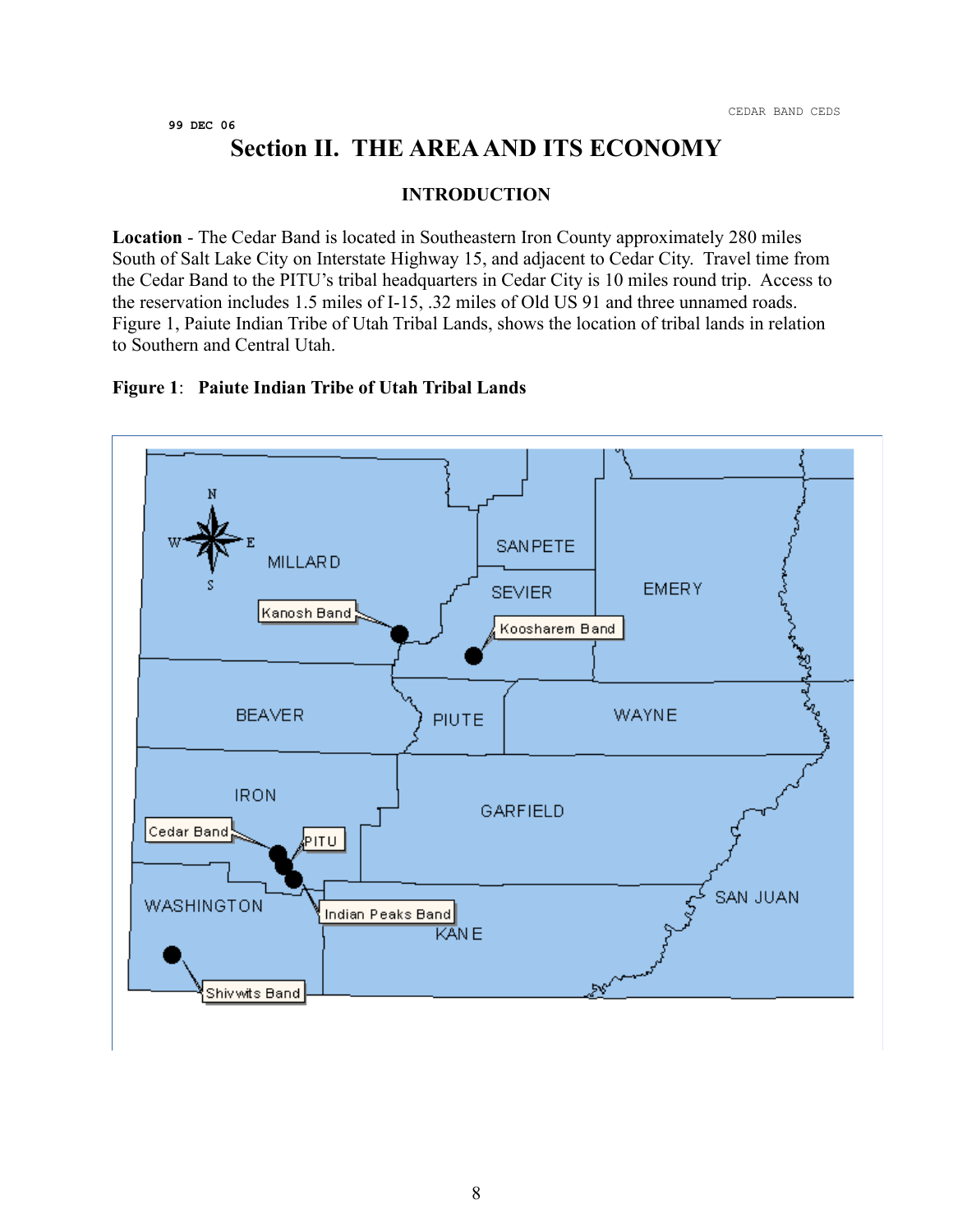**Land Use -** The Cedar Band reservation encompass a total of 2,060 acres. The graph in Figure 2, Cedar Band Reservation Land, shows the Cedar Band Reservation compared to the other four Bands which makes up the PITU reservation. The acreage of land area in the reservation designated by band members is as follows: commercial, 114 acres; residential, 331 acres; and open space/preservation, 1589 acres. The Band has a completed land use plan accessible at the Band or Tribal headquarters (refer to Cedar Band Reservation Land Use Plan 1999).

#### **Figure 2**: **Cedar Band Reservation Land**



Table 1 - PITU Reservation Land Comparison, further identifies land of the Cedar Band and compares it with the total PITU land holdings and Iron County. Economic development interests should review the Cedar Band Reservation Land Use Plan to identify infrastructure and other developments currently in place.

#### **Table 1 - PITU Reservation Land Comparison**

| Place                           | Acres     |
|---------------------------------|-----------|
| <b>Shivwits Reservation</b>     | 27,525    |
| <b>Cedar Reservation</b>        | 2,060     |
| Koosharem Reservation           | 1,240     |
| <b>Kanosh Reservation</b>       | 1,195     |
| <b>Indian Peaks Reservation</b> | 425       |
| Paiute Indian Tribe Of Utah     | 32,446    |
| Iron County                     | 2,084,636 |
|                                 |           |

**Band Membership** - According to the July 1999 PITU Tribal enrollment there are 741 members. This compares to 516 in 1980. Figure 3, Band Membership Graph, shows the Paiute population trend since 1980.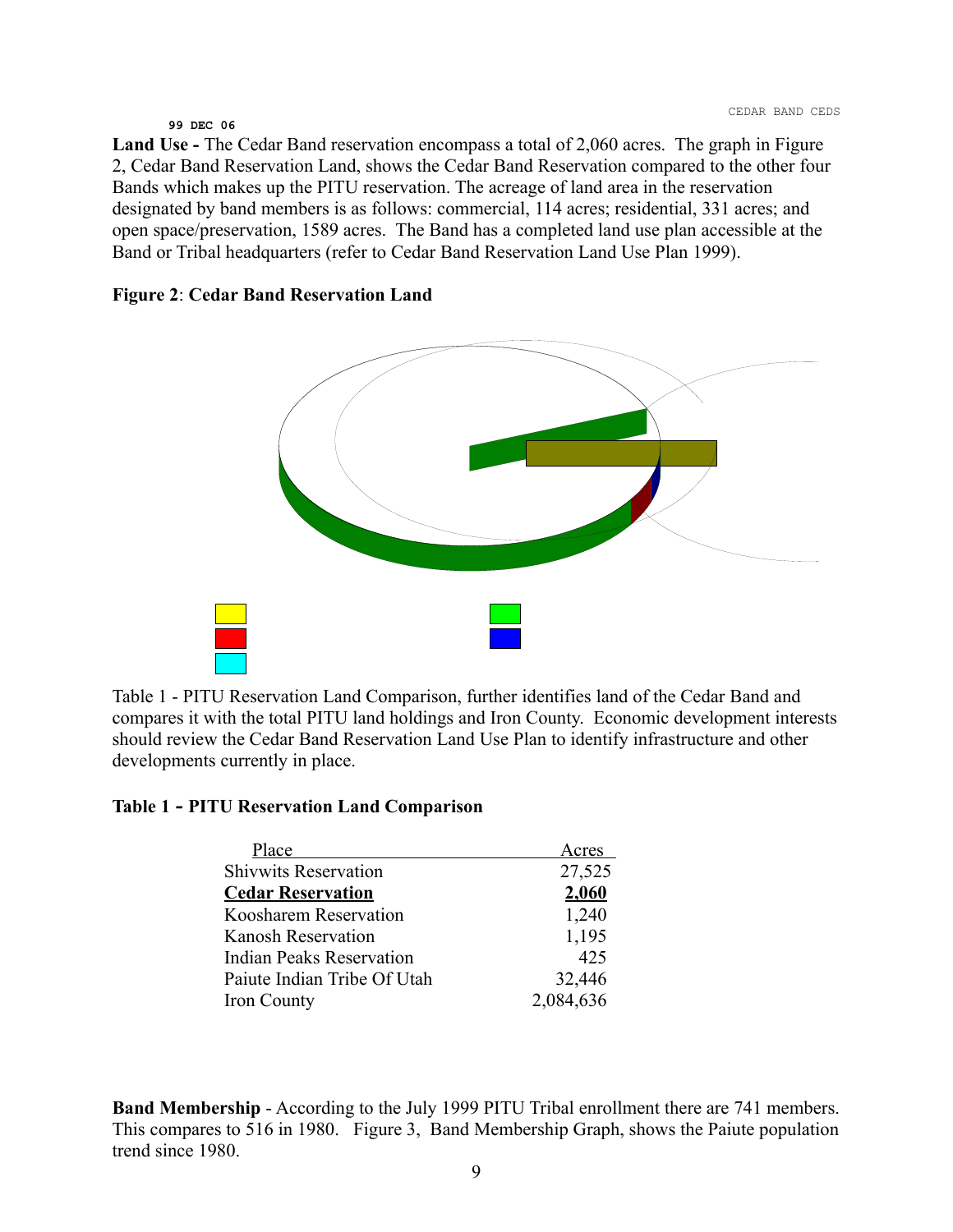

Thirty-one percent (31%) or 231 of the total tribal membership are members of the Cedar Band. Table 2, Cedar Band Membership Breakdown shows the Band membership according to age and gender. Sixty-percent (66%) or 152 members are ages -- 16 to 65 – a workforce sufficient to support a small business owned and employed by Band members. Table 3, PITU Membership Comparison evaluates membership of the Cedar Band with that of other bands of the PITU.

| <b>Table 2 - Cedar Band Membership Breakdown</b> |
|--------------------------------------------------|
|--------------------------------------------------|

| Age       | Female         | <b>Male</b>    |
|-----------|----------------|----------------|
| $1 - 5$   | 10             | 11             |
| $6 - 10$  | 16             | 14             |
| $11 - 15$ | 11             | 16             |
| $16 - 20$ | 7              | 13             |
| $21 - 25$ | 10             | 16             |
| $26 - 30$ | 14             | 8              |
| $31 - 35$ | 11             | 6              |
| 36-40     | 10             | 6              |
| $41 - 45$ | 7              | 16             |
| $46 - 50$ | 5              | 3              |
| 51-55     | $\overline{4}$ | 5              |
| 56-60     | $\overline{4}$ | 4              |
| 61-65     | 2              | 1              |
| 66-70     | 0              | $\overline{0}$ |
| 81-85     | 1              | 0              |

Source: 1980"Proposed PITU Reservation Plan," by US. Dept. Of the Interior, Bureau of Indian Affairs; data was compiled by Geneal Anderson and Gerald Kanosh, July 1999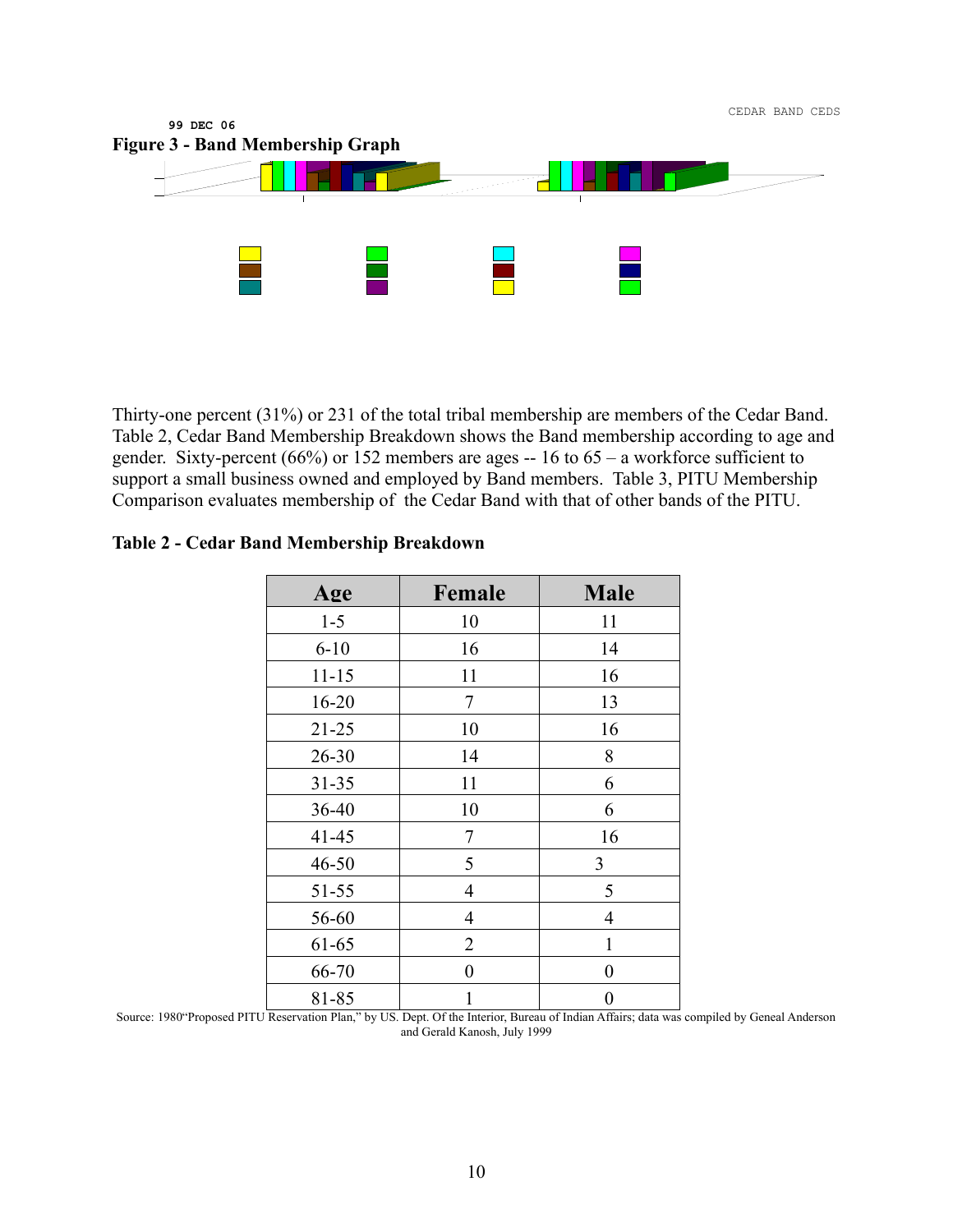| Band                | 1980 | 1997 | 1999 |
|---------------------|------|------|------|
| Kanosh              | 74   | 97   | 110  |
| Koosharem           | 85   | 92   | 94   |
| <b>Indian Peaks</b> | 30   | 33   | 35   |
| Cedar               | 138  | 220  | 231  |
| Shivwits            | 189  | 260  | 271  |

Currently 17% members are living outside of the reservation. The Cedar Band Habitat Chart, Figure 4, graphically displays the current membership who live within and outside of the reservation. Band leadership would like to see improved conditions through economic and community development that would allow members to reside on the reservation.

#### **Figure 4** - **Cedar Band Habitat Chart**



Source: PITU Health Department records, 1999

Table 4, PITU Habitat Comparison, provides a comparison of membership of the Cedar Band living off of the reservation with other bands of PITU. The tribal average is 14%. Lack of affordable housing and employment seem to be the major reasons for those leaving the reservation. Another major concern of Band leadership is the loss of heritage and cultural values that are disappearing as a result of members living and working outside of the reservation.

#### **Table 4 - PITU Habitat Comparison**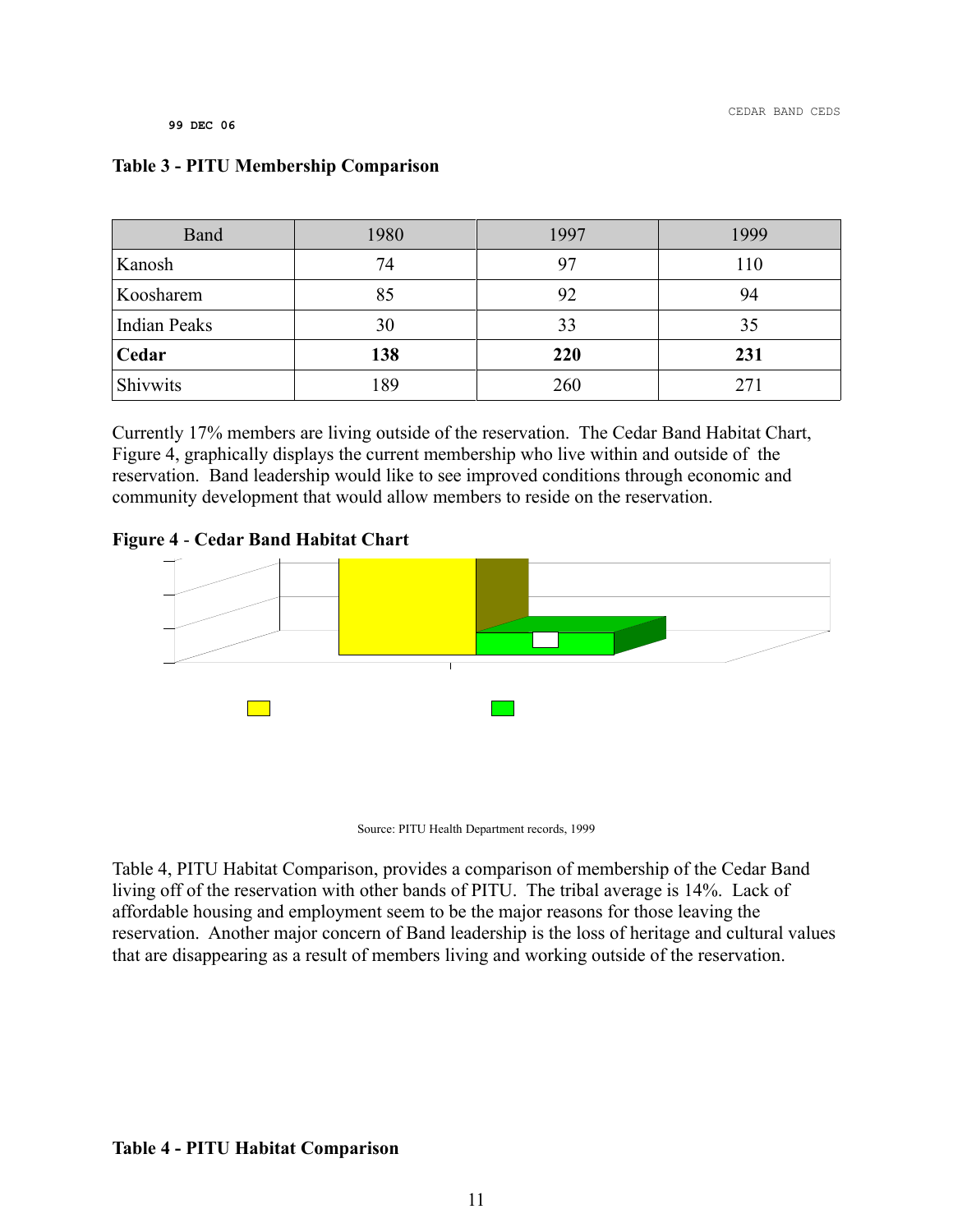| 99 DEC 06    |         |             |                      |
|--------------|---------|-------------|----------------------|
| Band         | In Area | Out of Area | <b>Total Members</b> |
| Kanosh       | 99      |             | 110                  |
| Koosharem    | 79      | 15          | 94                   |
| Indian Peaks | 33      |             | 35                   |
| Cedar        | 198     | 33          | 231                  |
| Shivwits     | 229     | 42          | 271                  |

#### **EMPLOYMENT**

**Unemployment -** The "1997 Indian Labor Report" published by the Department of Interior shows the Paiute Tribe with a labor force of 421. Of this number, 349 are employed and 72 are unemployed equating to a 17% unemployment rate. Of those employed, 239 tribal members or 68% are employed below poverty guidelines. Of those employed, 42 or 12% work in the public sector while 307 or 88% work in the private sector. This compares to a 4% average unemployment rate in the eleven county area and 3.4% state wide as reported by the September 1999 "Labor Market Report" by the Utah Department of Workforce Services.

#### **Table 5 - PITU Unemployment**

| <b>Entity</b> | Workforce<br><b>Employed</b> | <b>Workforce</b> | Percent<br><b>Unemployed Unemployed Public Private</b> | $\%$ in | $\%$ in |
|---------------|------------------------------|------------------|--------------------------------------------------------|---------|---------|
| <b>PITU</b>   | 349                          | 72               | 17                                                     | 12      | 88      |
| Six County    | 21,370                       | 936              | 4.8                                                    | 12      | 88      |
| Five County   | 55,991                       | 2,031            | 3.5                                                    | 7       | 93      |
| State         | 1,051,600                    | 37,013           | 3.4                                                    |         | 93      |
| U.S.          |                              |                  | 4.2                                                    |         |         |

Sources: Utah Labor Market Report, September 1999,Vol. 9, Number 9; Utah Job Outlook - Statewide and Service Delivery Areas 1998-2003, Utah Department of Workforce Services, January 1998

**Employment Opportunities -** The tribal members were surveyed to determine the economic opportunities they perceived. The most popular choice, by Band members although not a majority, was that reservation lands should be developed to "...make money for the Band". Most Band members desired to engage in a profit generating business. The survey showed no clear indication of what type of development should take priority. Survey results indicated a preference for a "convenience store" on reservation land. Also "Truck Stops" was a popular choice (see Appendix B - Economic Development Survey Report).

#### **INCOME LEVELS**

**Per-capita income** - Per-capita income is the level of income generated by individuals. Percapita income among the residents of Central and Southern Utah is shown in Table 6, Per-capita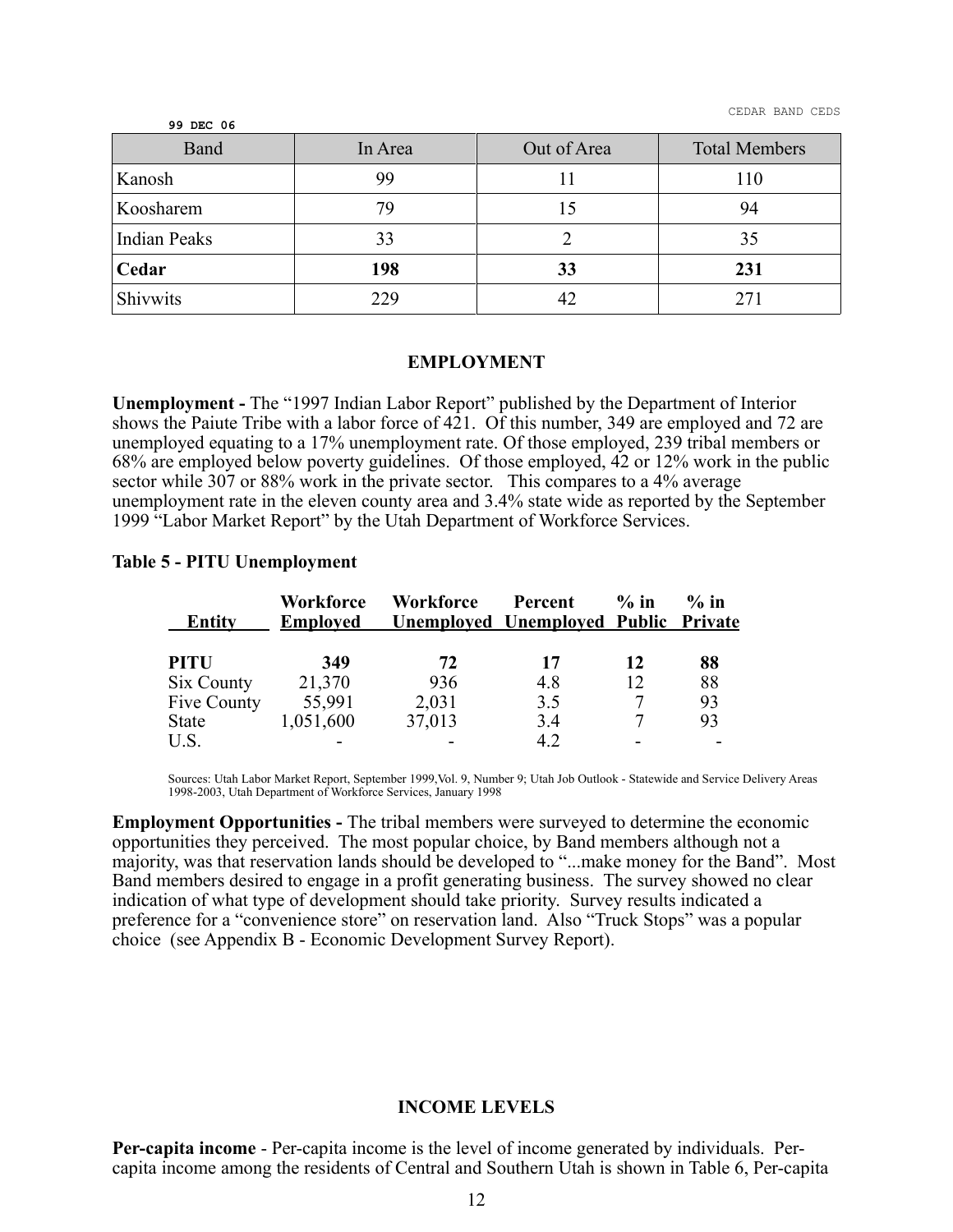Income. The table compares personal income between the counties of Central and Southern Utah in which the majority of PITU members reside.

| County     | 1994        | 1995        | 1996        | 1997        |
|------------|-------------|-------------|-------------|-------------|
| Millard    | \$13,742.00 | \$14,101.00 | \$14,806.00 | \$14,700.00 |
| Sevier     | \$13,962.00 | \$14,251.00 | \$14,965.00 | \$15,500.00 |
| Beaver     | \$13,014.00 | \$13,090.00 | \$13,359.00 | \$13,500.00 |
| Iron       | \$13,329.00 | \$13,884.00 | \$14,509.00 | \$15,300.00 |
| Washington | \$15,515.00 | \$16,348.00 | \$16,731.00 | \$17,000.00 |

#### **Table 6 - Per-capita Income**

(Per Capita Income was taken from the "1999 Economic Report to the Governor: pg. 87").\*The Paiute Indian Tribe of Utah lacks Tribal member income status and other related information.

Figure 5, Per-capita Trends graphically demonstrates the per-capita income levels from 1994 to 1997 for the counties encompassing the bands of the PITU. Specific per-capita data for the PITU and its bands are not available; however, given the high unemployment rate of the PITU, it is believed that the average per-capita income level is substantially lower.

#### **Figure 5 - Per-capita Trends**



*Median/Average Family Income* clearly shows the economic vitality of a community by addressing the workforce in general. It references employment levels, signifies strength in education and skills among families. The most recent data for the Cedar Band is 1980. Table 7, Average Family Income shows the average family income for the Cedar Band in comparison with the other bands of the PITU.

#### **Table 7 - Average Family Income**

| <b>Band</b>  | <b>Average Family Income</b> |
|--------------|------------------------------|
| Kanosh       | \$2,914.00                   |
| Indian Peaks | \$2,774.00                   |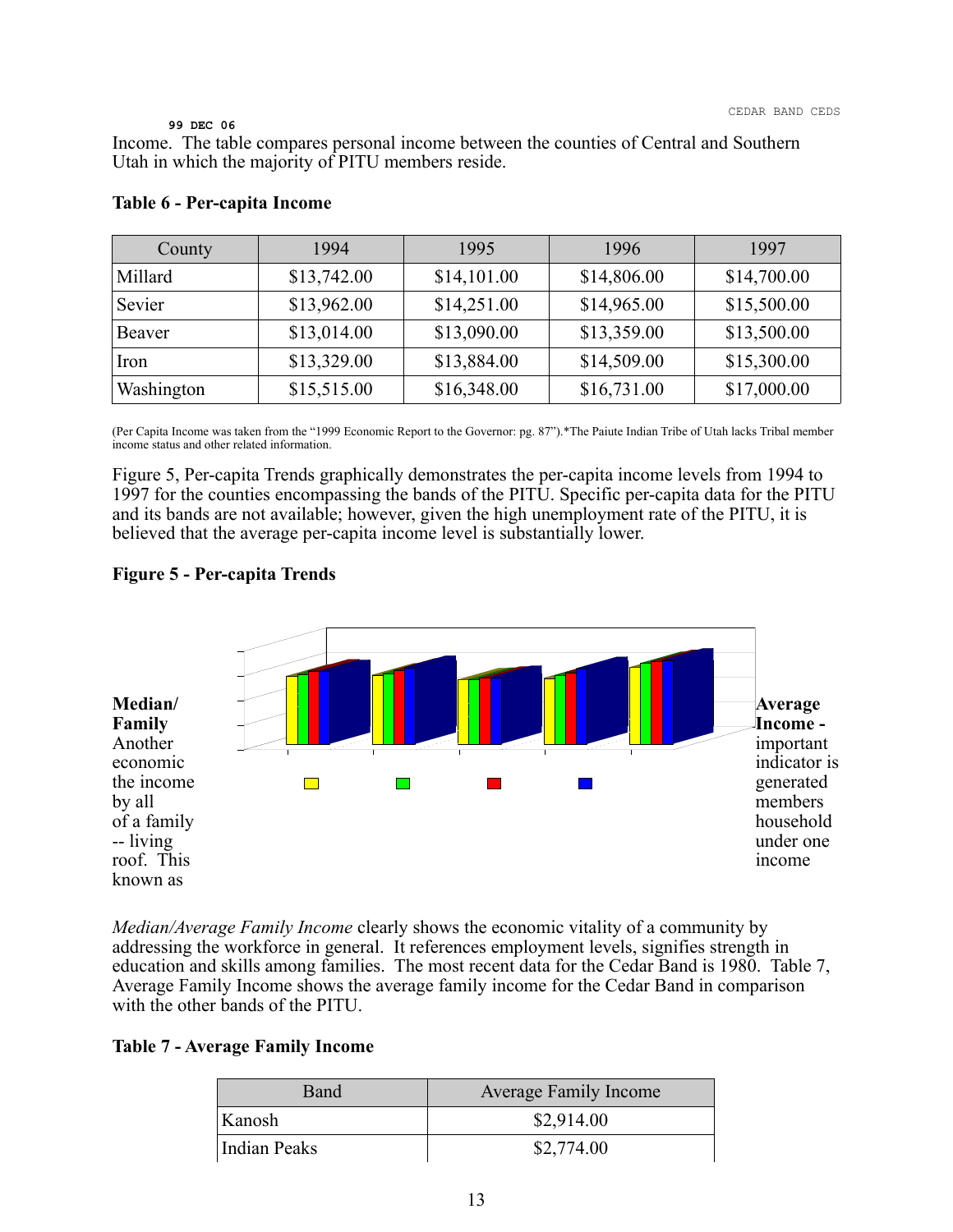CEDAR BAND CEDS

| 99 DEC | 06 |
|--------|----|
|--------|----|

| Cedar           | \$2,215.00 |
|-----------------|------------|
| Koosharem       | \$1,940.00 |
| <b>Shivwits</b> | \$3,015.00 |
| Tribal Average  | \$2,746.00 |

Source: 1980 PITU Reservation Plan

In comparing Table 7, Average Family Income, with Figure 6, Median Family Income it is clear to see that the 1980 income levels for the counties is significantly higher than for the PITU. The graphics of Figure 6 show the trends from 1980 to 1999 for the counties in which the majority of tribal members live. Again because specific data is not available for the tribe a comparison is not made. However, because of the economic disparity in unemployment it would be safe to assume the current median family income is much lower for tribal members. Table 8, County Median Family Income, shows the actual income levels of the counties referenced.

**Figure 6 - Median Family Income**



#### **Table 8 - County Median Family Income**

| County     | 1980        | 1989        | 1999        |
|------------|-------------|-------------|-------------|
| Millard    | \$15,038.00 | \$30,342.00 | \$38,700.00 |
| Sevier     | \$17,404.00 | \$27,986.00 | \$35,700.00 |
| Beaver     | \$14,453.00 | \$25,000.00 | \$35,300.00 |
| Iron       | \$16,726.00 | \$27,283.00 | \$36,600.00 |
| Washington | \$14,466.00 | \$27,690.00 | \$40,100.00 |

\*The Paiute Indian Tribe of Utah has no records on the Median Family income on Tribal members

**Poverty level -** Those living in poverty is of great concern to tribal and band leadership. No specific data for the PITU and its bands is available on poverty level. Again it is safe to assume that given the economic distress of unemployment the Tribe is much more vulnerable than neighboring county residents. Figure 7, Families Below Poverty, shows graphically the poverty level trends for Central and Southern Utah between 1969 and 1995. Again, it is believed that the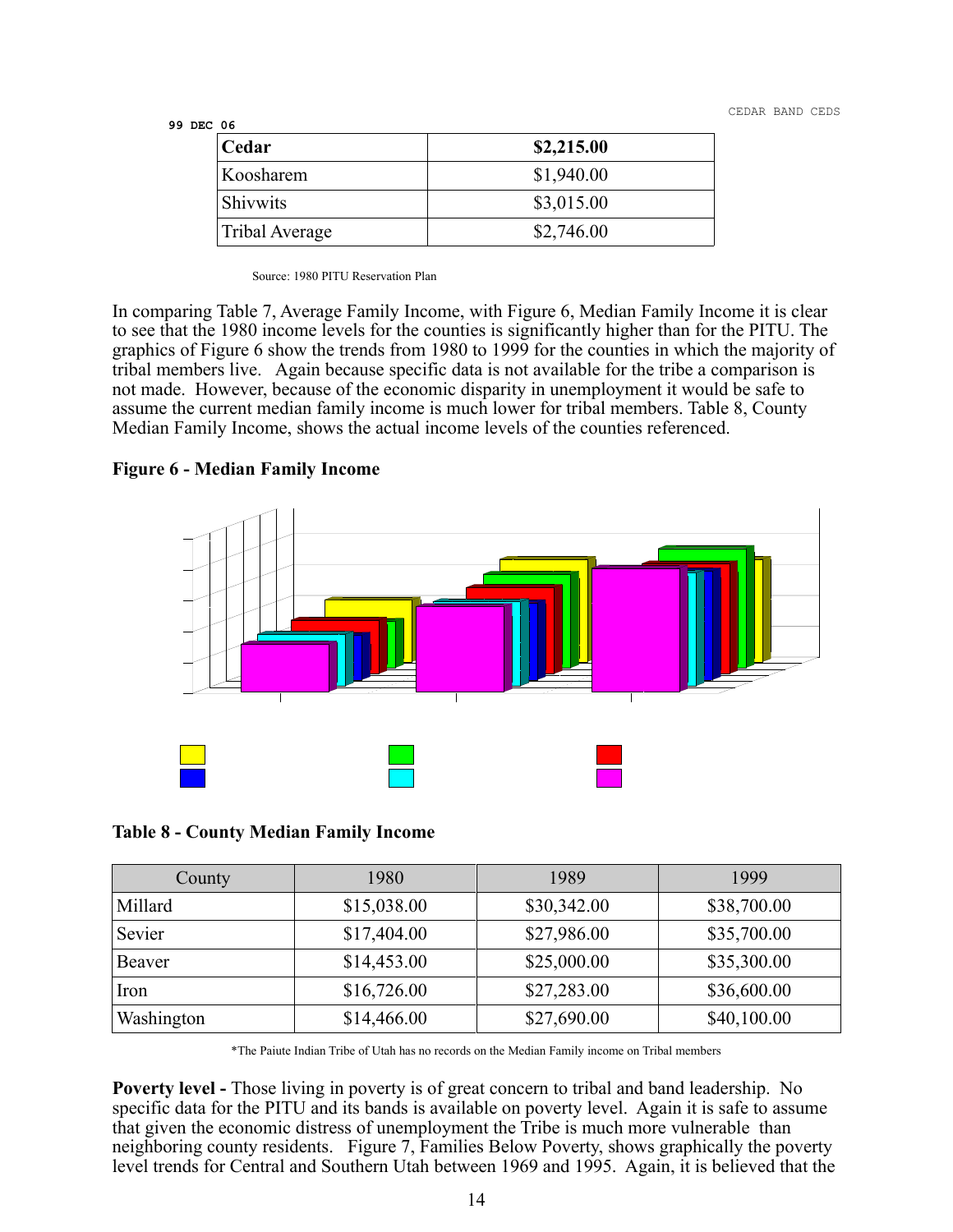PITU is experiencing a much higher poverty rate than those shown. Table 9, County Poverty Levels (%) shows the actual poverty levels in percent for those counties in which the majority of PITU members reside.





| County       | .969 | 979         | 1989 |       |
|--------------|------|-------------|------|-------|
| Millard      | .6.6 |             | 10.0 | l4.U  |
| Sevier       | 3.8  | .4          | 11.9 | l 4.9 |
| Beaver       | 19.4 | 1.2         | 10.6 | 3.4   |
| Iron         | 9.9  |             |      | 16.8  |
| Washington   | 5.2  | .1.9        | 9.2  |       |
| <b>State</b> |      | $\bullet$ . | 8.0  |       |
| Paiute Tribe |      |             |      | 68.0  |

\*Source: 1995 Economic Development & Employer Planning System Ver. Utah 94.4

#### **LAND UTILIZATION**

The tribal government of PITU does not control reservation lands. Each of the five constituent bands has control of their own reservation lands. Needed infrastructure to support community and economic development are the responsibility of each band and supported by the PITU Tribal council. Concerns among tribal members include affordable housing, water development, industrial zoning, natural resource use and preservation.

A general land use plan for the Cedar Band has been developed. This document should be reviewed to understand current infrastructure and land utilization. Copies of the plan may be reviewed at the Band or Tribal headquarters.

#### **POLITICAL ENVIRONMENT**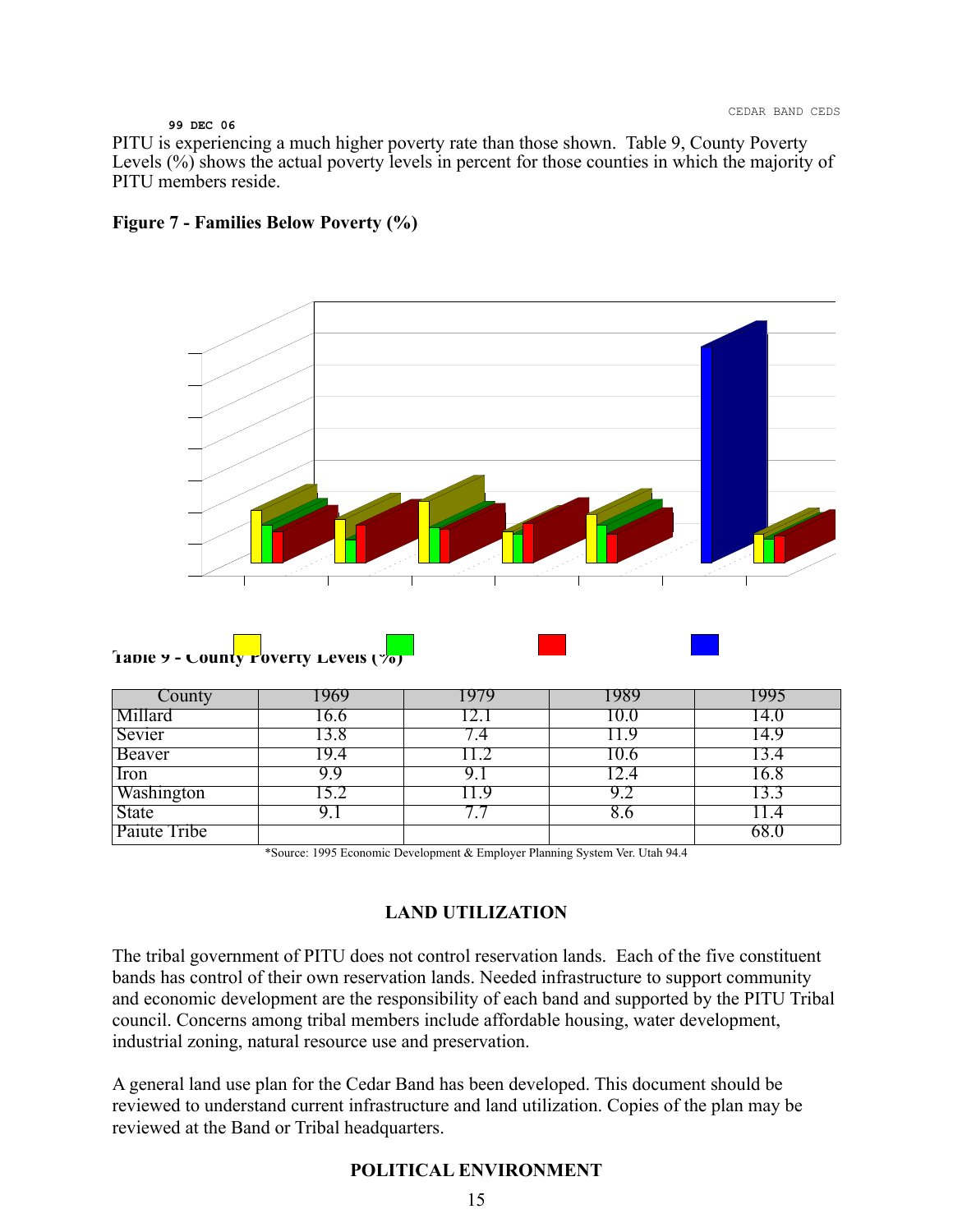Band council members are elected to four year terms and meet on a monthly basis. Presently the Council directs the economic development efforts and are pro-active in achieving and attaining planned growth. They are interested in the development of industry that utilizes their natural resources, heritage, and that will enhance their standard of living through the creation of family sustaining employment. Through a collaborative effort with other local, state, and federal governments the Council is striving to overcome major stumbling blocks including lack of education, underemployment, social ills, lack of business skills, and strained relationships with neighboring cities, counties, and tribe.

#### **CONCLUSION**

The Cedar Band has a rich heritage disrupted by the cultural changes brought by modern society. Nearly wiped out as a people – historically – due to poor economic and living conditions, the Cedar Band has adopted a pro-active position in economic and community development. The development of this Cedar Band Comprehensive Economic Development Strategy (CBCEDS) is the first step in achieving their goals toward enhancing their quality of life through the development of family sustaining employment for their members. The implementation of the goals, objectives, and strategies set forth by this document will perpetuate the planning process for the Cedar Band as they strive to meet their economic development endeavors.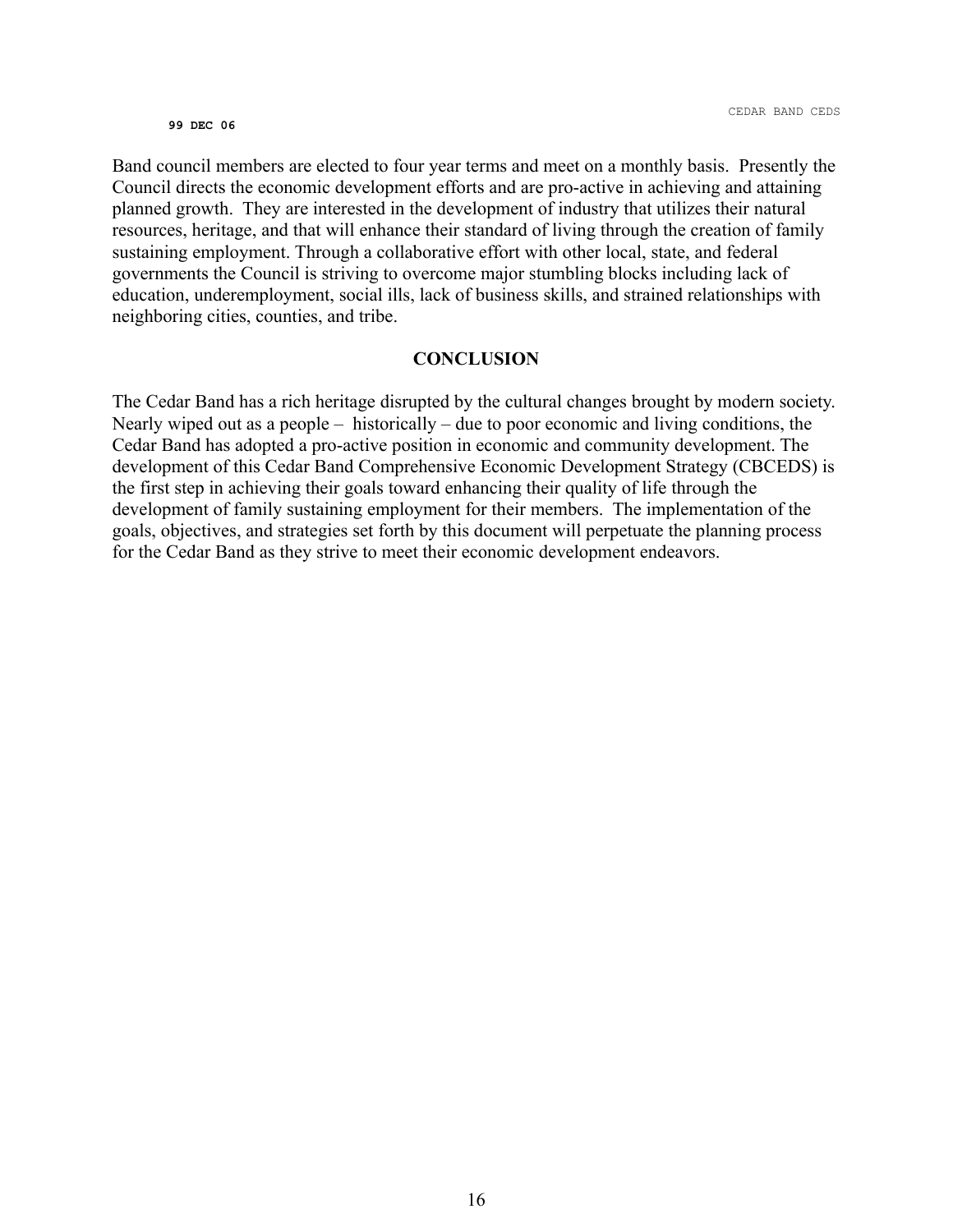### **Section III. MISSION, GOALS, OBJECTIVES & STRATEGIES**

**S.W.O.T. ANALYSIS -** The Cedar Band conducted a workshop to determine their strengths, weaknesses, opportunities, and threats. This S.W.O.T. analysis provided a starting point in determining the current economic status of the Band. From this evaluation a mission statement, goals, and objectives to strengthen their quality of life were derived. The following summary provides the top issues and concerns of each category from the analysis. See Appendix A for a complete listing .

**Strengths** - The Band considered their top *strengths as*:

- 1. Land available for development
- 2. Youth activities
- 3. Good leadership
- 4. Youth
- 5. Band members/culture

**Weaknesses -** The Band considered their top *weaknesses* as:

- 2. No law enforcement
- 3. Lack of jobs
- 4. There is no way to know what is going on if you don't attend meetings/ununified
- 5. Lack of participation
- 6. Lack of Capital

**Opportunities** - The Band considered their top *opportunities* as:

- 1. New business development/commercial
- 2. Opportunities for youth.
- 3. Investments
- 4. Social and economic progress
- 5. Education available (technical & academic)

**Threats** - The Band considered their top *threats* as:

- 1. Drug & alcohol abuse
- 2. Lack of education & training,
- 3. Lack of water
- 4. Health problems
- 5. Lack of available funds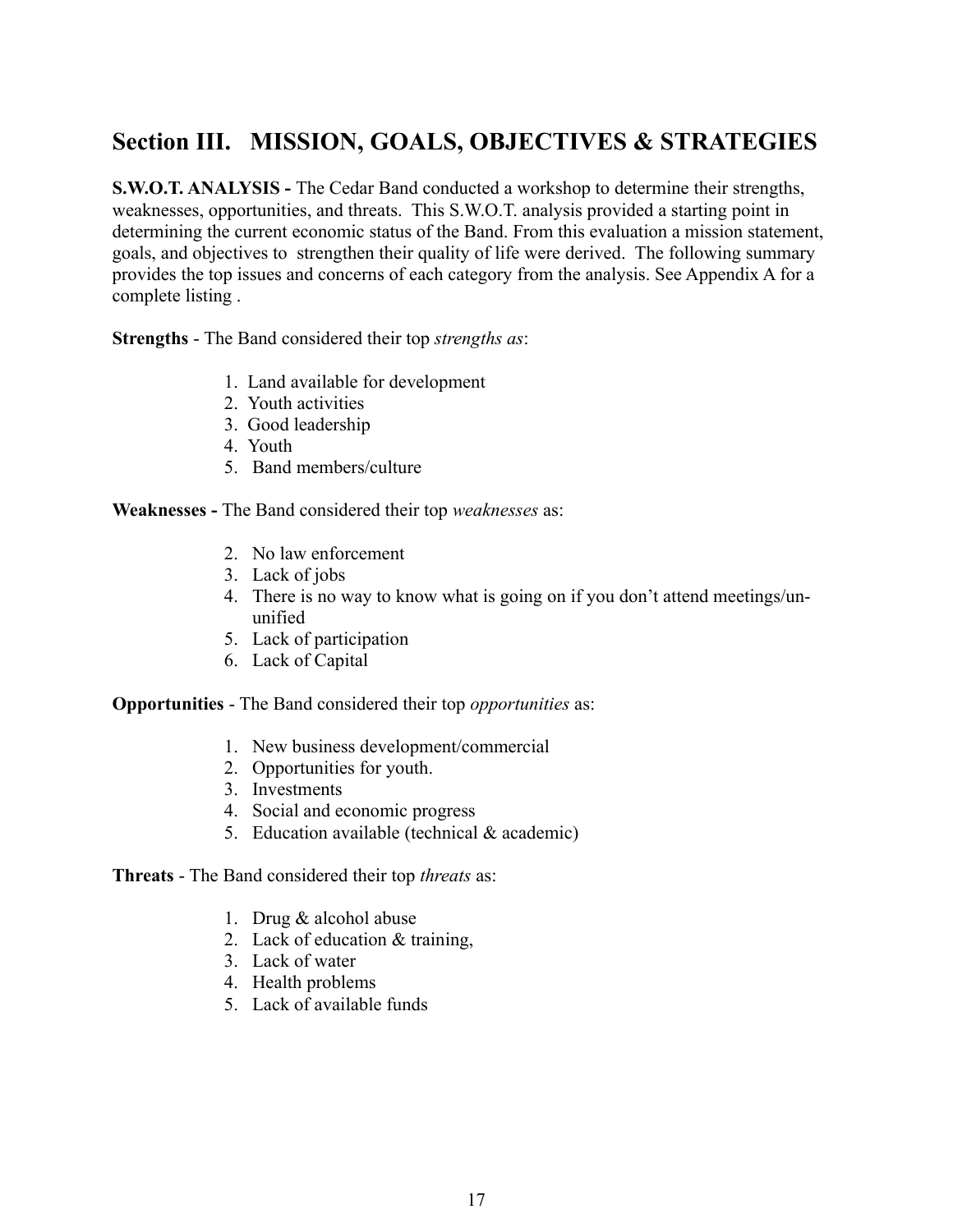#### **MISSION STATEMENT**

"To promote a healthy, alcohol/drug free community built on self sufficiency with respect for our culture, education and natural resources, to promote economic development that will enhance the quality of life for our youth and families."

#### **GOAL A: Utilize Band Lands for development.**

Objective 1: Identify and develop land area that will be suitable for a business.

Strategy A: Research land to determine necessary infrastructure requirements using existing resources, such as Utah Power's economic study program. Strategy B: Work in conjunction with Goal C.

Objective 2: Affordable housing.

Objective 3: Infrastructure development.

Objective 4: Target businesses for location on band lands.

Strategy A: Identify and prioritize the type of businesses the band desires.

Responsible Party: Band Council, and Economic Development Committee.

#### **GOAL B: Determine and establish water rights for economic development**.

Objective 1: Ascertain legal means necessary for water rights.

Strategy A: Hire a water rights lawyer. Strategy B: Legal research through federal, state, and Indian agencies.

Responsible Party: Band Council and Tribal Council.

#### **GOAL C: Develop the businesses on Band land identified in goal A**.

Objective 1: Identify location.

Strategy A: Utilize land use plan. Strategy B: Create site plan.

Objective 2: Develop business plan.

| Strategy A: | Create committee to write plan.    |
|-------------|------------------------------------|
| Strategy B: | Utilize SBDC technical assistance. |

Objective 3: Obtain financing.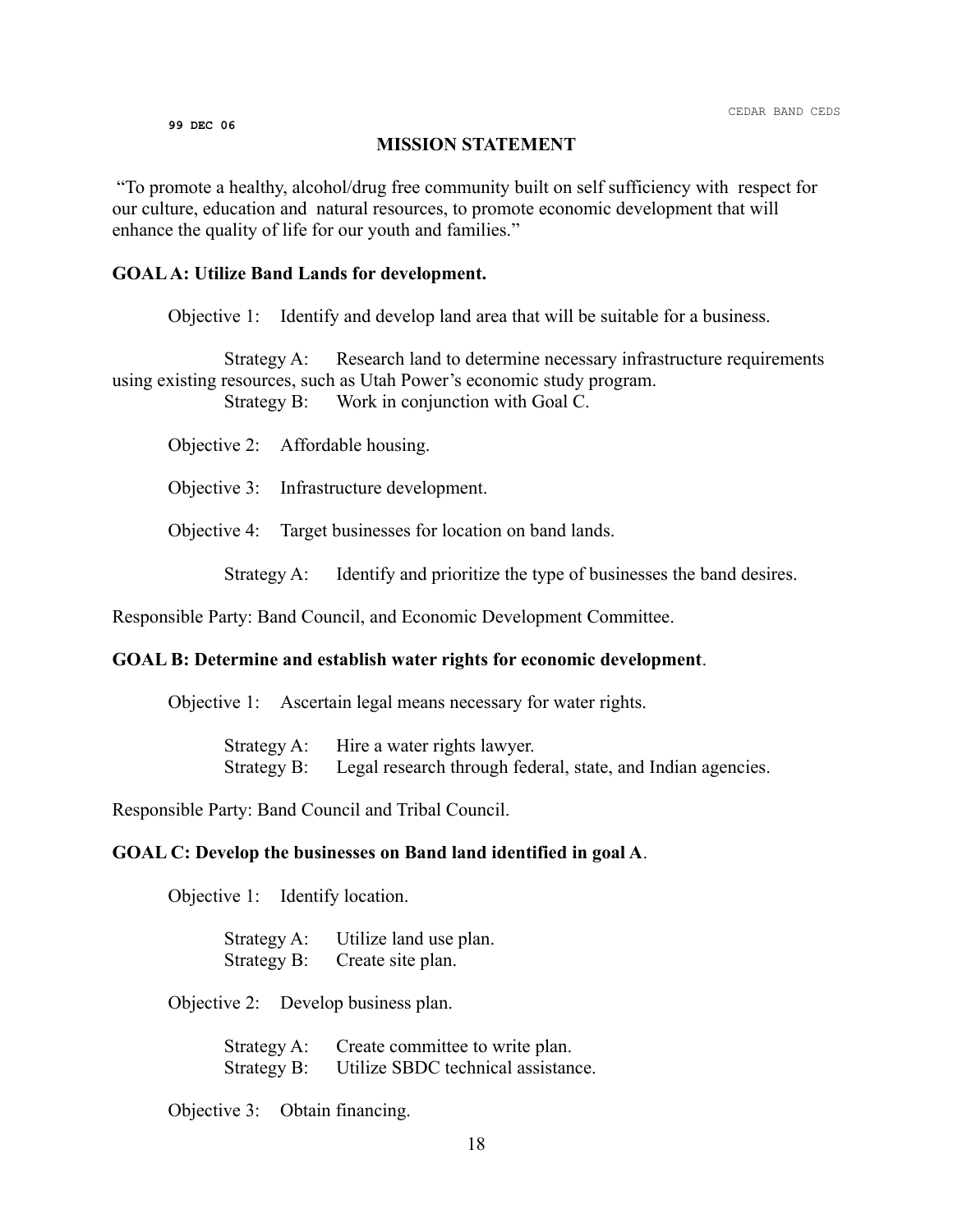CEDAR BAND CEDS

**99 DEC 06**

| Strategy A: Determine band investment (possible partnership). |
|---------------------------------------------------------------|
| Strategy B: Identify grants available.                        |
| Strategy C: Identify loan possibilities.                      |

Objective 4: Build infrastructure.

Strategy A: Strategy B:

Responsible Party: Band Council and Economic Development Committee.

#### **GOAL D: Curtail alcohol and drugs use among Band members.**

Objective 1: Develop prevention programs at the band level.

Strategy A: Use Tribal substance abuse staff to provide needed education and

treatment programs. Strategy B: Urge individual members who might have problems to use available programs.

Objective 2: Hold a annual community awareness Health fair.

Objective 3: Develop youth activity program, i.e., football, basketball, & golf camps.

#### **GOAL E: Strengthen education.**

Objective 1:Recognize Band members for their educational requirements**.** 

Objective 2: Develop a support system for K though 12**.**

#### **GOAL F: Restore cultural and traditional values within the band.**

| Objective 1: Oral and written language.           |
|---------------------------------------------------|
| Objective 2: Oral and written Cedar Band history. |
| Objective 3: Development of a museum.             |
| Objective 4: Arts and crafts development.         |

Responsible Party: All Band members, Band Council, and Tribal Substance Abuse Staff.